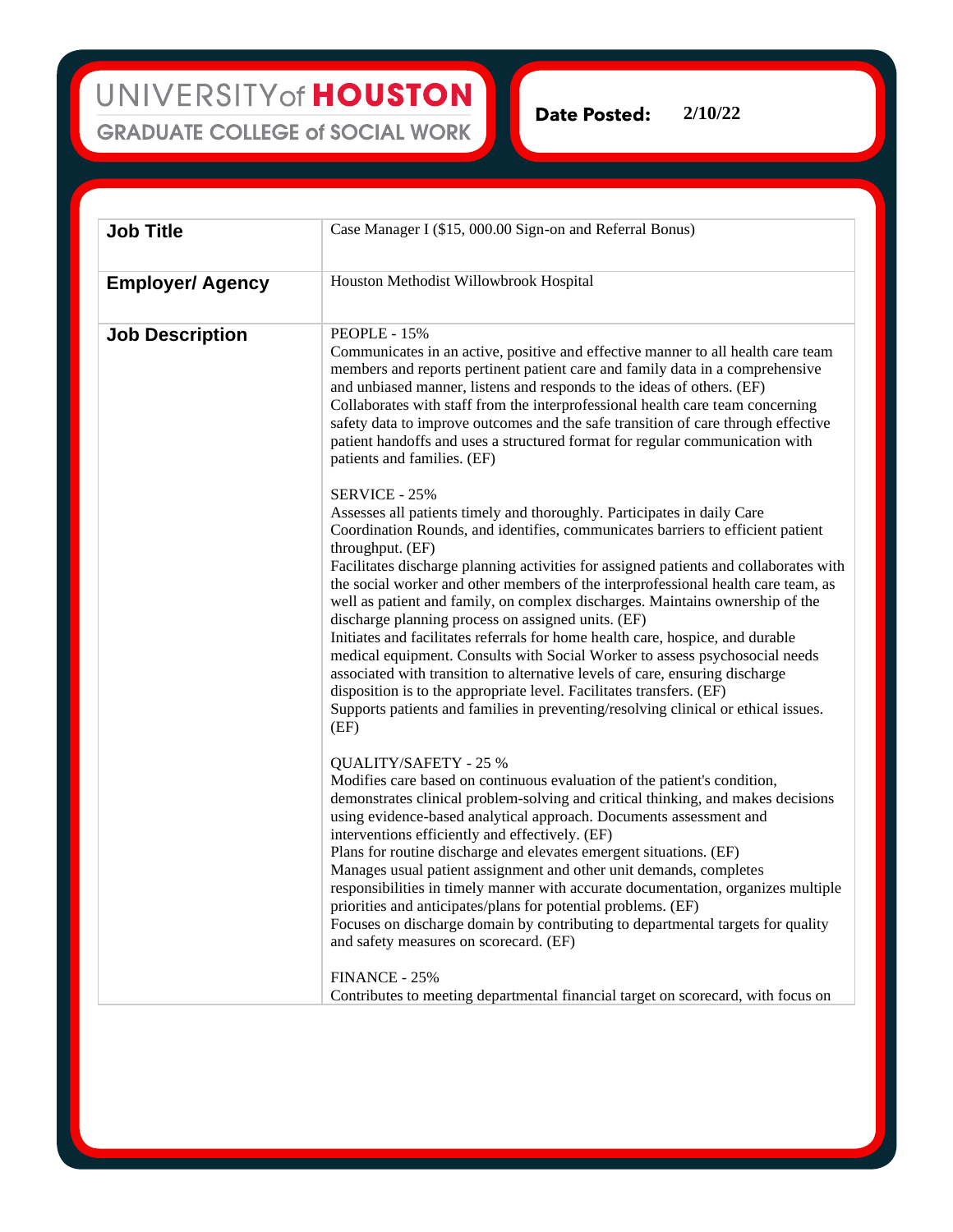|                | length of stay. (EF)<br>Performs review for medical necessity of admission, continued stay and resource<br>use, appropriate level of care and program compliance using InterQual Hospital<br>Severity of Illness and Intensity of Service Criteria or Milliman Care Guidelines.<br>Manages assigned patients in Observation Status, daily, informing physicians of<br>timely disposition options to assure maximum benefits for patients and<br>reimbursement for the hospital. (EF)<br>Applies approved utilization criteria to monitor appropriateness of admissions,<br>level of care, resource utilization, and continued stay (EF) |
|----------------|-----------------------------------------------------------------------------------------------------------------------------------------------------------------------------------------------------------------------------------------------------------------------------------------------------------------------------------------------------------------------------------------------------------------------------------------------------------------------------------------------------------------------------------------------------------------------------------------------------------------------------------------|
|                | <b>GROWTH/INNOVATION - 10%</b><br>Identifies and presents areas for improvement in patient care or department<br>operations and offers solutions by participating in unit projects and activities. (EF)<br>Identifies areas for improvement based on understanding of evidence-based<br>practice literature. Initiates evidence-based practice/performance improvement<br>projects based on these observations. (EF)                                                                                                                                                                                                                    |
| Qualifications | <b>EDUCATION REQUIREMENTS</b><br>Graduate of education program approved by the credentialing body for the<br>required credential(s) indicated below in the Certificates, Licenses and<br>Registrations section<br>Bachelor's degree preferred                                                                                                                                                                                                                                                                                                                                                                                           |
|                | <b>EXPERIENCE REQUIREMENTS</b><br>Three (3) years hospital nursing clinical experience<br>Case management experience preferred                                                                                                                                                                                                                                                                                                                                                                                                                                                                                                          |
|                | CERTIFICATES, LICENSES AND REGISTRATIONS REQUIRED<br>Texas RN license or temporary TX RN license, should obtain permanent license<br>within 90 days. Compact license acceptable according to current Board of Nursing<br>requirements.                                                                                                                                                                                                                                                                                                                                                                                                  |
|                | KNOWLEDGE, SKILLS AND ABILITIES REQUIRED<br>Demonstrates the skills and competencies necessary to safely perform the assigned<br>job, determined through on-going skills, competency assessments, and<br>performance evaluations.<br>Sufficient proficiency in speaking, reading, and writing the English language<br>necessary to perform the essential functions of this job, especially with regard to<br>activities impacting patient or employee safety or security.                                                                                                                                                               |
|                | Ability to effectively communicate with patients, physicians, family members and<br>co-workers in a manner consistent with a customer service focus and application<br>of positive language principles.<br>Knowledge of Medicare, Medicaid and Managed Care requirements<br>Progressive knowledge of community resources, health care financial and payor                                                                                                                                                                                                                                                                               |
|                | requirements/issues, and eligibility for state, local and federal programs<br>Progressive knowledge of discharge planning, utilization management, case<br>management, performance improvement and managed care reimbursement.<br>Understanding of pre-acute and post-acute venues of care and post-acute<br>community resources.<br>Ability to work independently and exercise sound judgment in interactions with                                                                                                                                                                                                                     |
|                | physicians, payors, and patients and their families<br>Well versed in computer skills of the entire Microsoft Office Suite (Excel,                                                                                                                                                                                                                                                                                                                                                                                                                                                                                                      |

## UNIVERSITY of HOUSTON **GRADUATE COLLEGE of SOCIAL WORK**